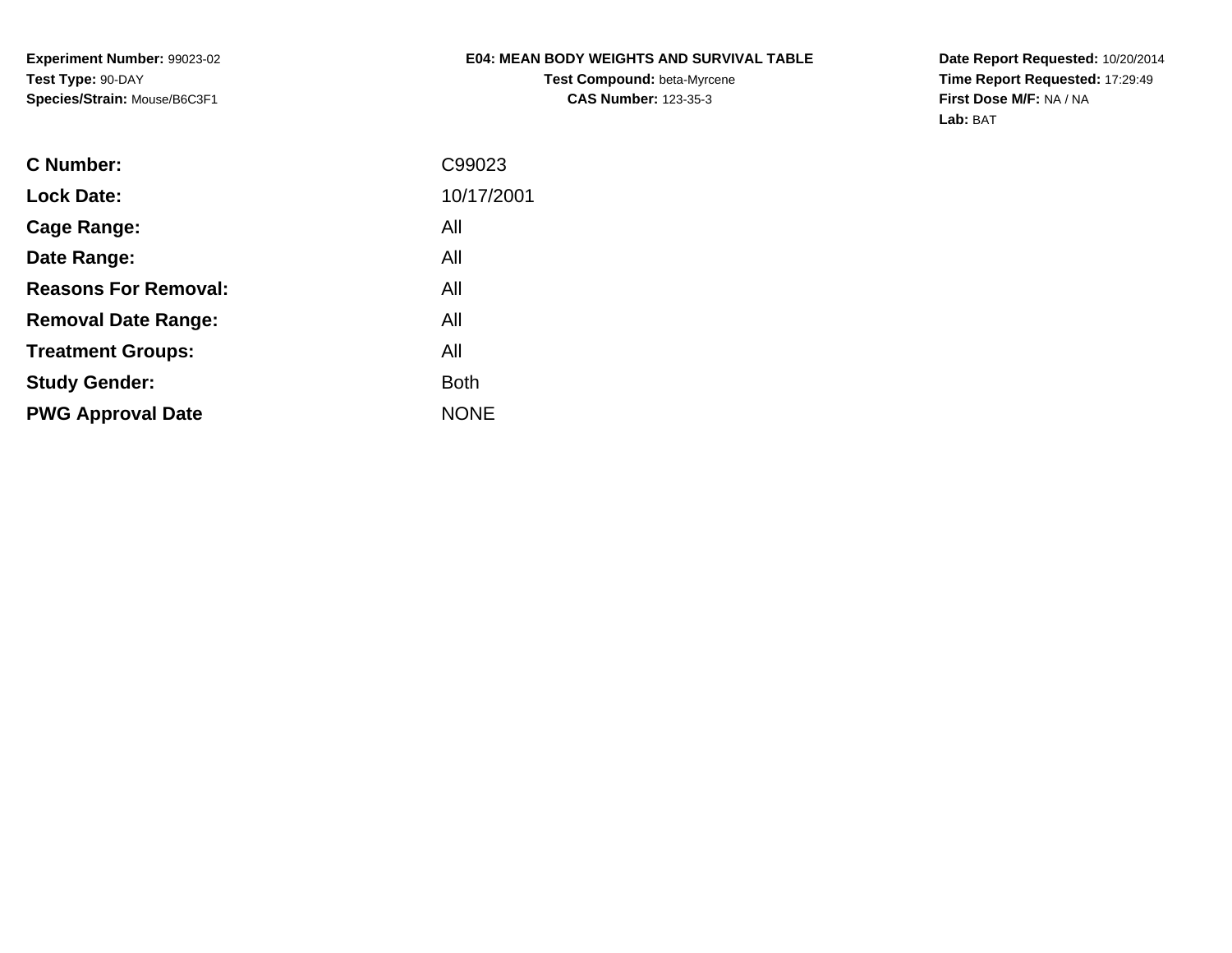### **E04: MEAN BODY WEIGHTS AND SURVIVAL TABLE**

# **Test Compound:** beta-Myrcene**CAS Number:** 123-35-3

**Date Report Requested:** 10/20/2014**Time Report Requested:** 17:29:49**First Dose M/F:** NA / NA**Lab:** BAT

#### **MALE**

| 0 G/KG<br><b>DAY</b> |       |    |       | 0.25 G/KG   |    |       | G/KG<br>0.5 |    |       | G/KG<br>1.0 |    |  |
|----------------------|-------|----|-------|-------------|----|-------|-------------|----|-------|-------------|----|--|
|                      | WT(g) | N  | WT(g) | % OF CNTL N |    | WT(g) | % OF CNTL N |    | WT(g) | % OF CNTL N |    |  |
|                      | 23.8  | 10 | 23.1  | 96.9        | 10 | 23.7  | 99.5        | 10 | 23.4  | 98.0        | 10 |  |
| 8                    | 23.1  | 10 | 23.6  | 102.5       | 10 | 24.0  | 103.9       | 10 | 23.7  | 102.6       | 10 |  |
| 15                   | 24.7  | 10 | 24.8  | 100.3       | 10 | 25.1  | 101.7       | 10 | 24.6  | 99.5        | 10 |  |
| 22                   | 25.9  | 10 | 25.4  | 98.2        | 10 | 26.1  | 100.8       | 10 | 24.7  | 95.4        | 10 |  |
| 29                   | 26.9  | 10 | 27.0  | 100.5       | 10 | 27.1  | 101.0       | 10 | 26.2  | 97.6        | 10 |  |
| 36                   | 28.0  | 10 | 28.4  | 101.4       | 10 | 28.1  | 100.5       | 10 | 27.4  | 97.8        | 10 |  |
| 43                   | 29.1  | 10 | 29.5  | 101.4       | 10 | 29.2  | 100.1       | 10 | 27.6  | 94.7        | 10 |  |
| 50                   | 30.2  | 10 | 30.6  | 101.1       | 10 | 30.2  | 100.0       | 10 | 28.3  | 93.7        | 10 |  |
| 57                   | 32.1  | 10 | 32.3  | 100.7       | 10 | 31.4  | 98.0        | 10 | 29.2  | 91.1        | 10 |  |
| 64                   | 32.4  | 10 | 33.1  | 102.2       | 10 | 32.0  | 98.8        | 10 | 29.4  | 90.9        | 10 |  |
| 71                   | 33.4  | 10 | 34.1  | 102.1       | 10 | 32.7  | 98.1        | 10 | 30.1  | 90.3        | 10 |  |
| 78                   | 33.4  | 10 | 34.7  | 103.9       | 10 | 34.0  | 101.9       | 10 | 30.6  | 91.8        | 10 |  |
| 85                   | 34.6  | 10 | 35.8  | 103.4       | 10 | 34.6  | 100.0       | 10 | 31.6  | 91.3        | 10 |  |
| TERM<br><b>SAC</b>   | 35.8  | 10 | 36.6  | 102.3       | 10 | 35.8  | 100.0       | 10 | 32.7  | 91.4        | 10 |  |

(I) INTERIM SACRIFICE OCCURRED BETWEEN THIS DAY AND THE PREVIOUS SCHEDULED WEIGHT DAY(\*) THE NUMBER OF ANIMALS WEIGHED ON THIS DAY IS LESS THAN THE NUMBER OF ANIMALS SURVIVING.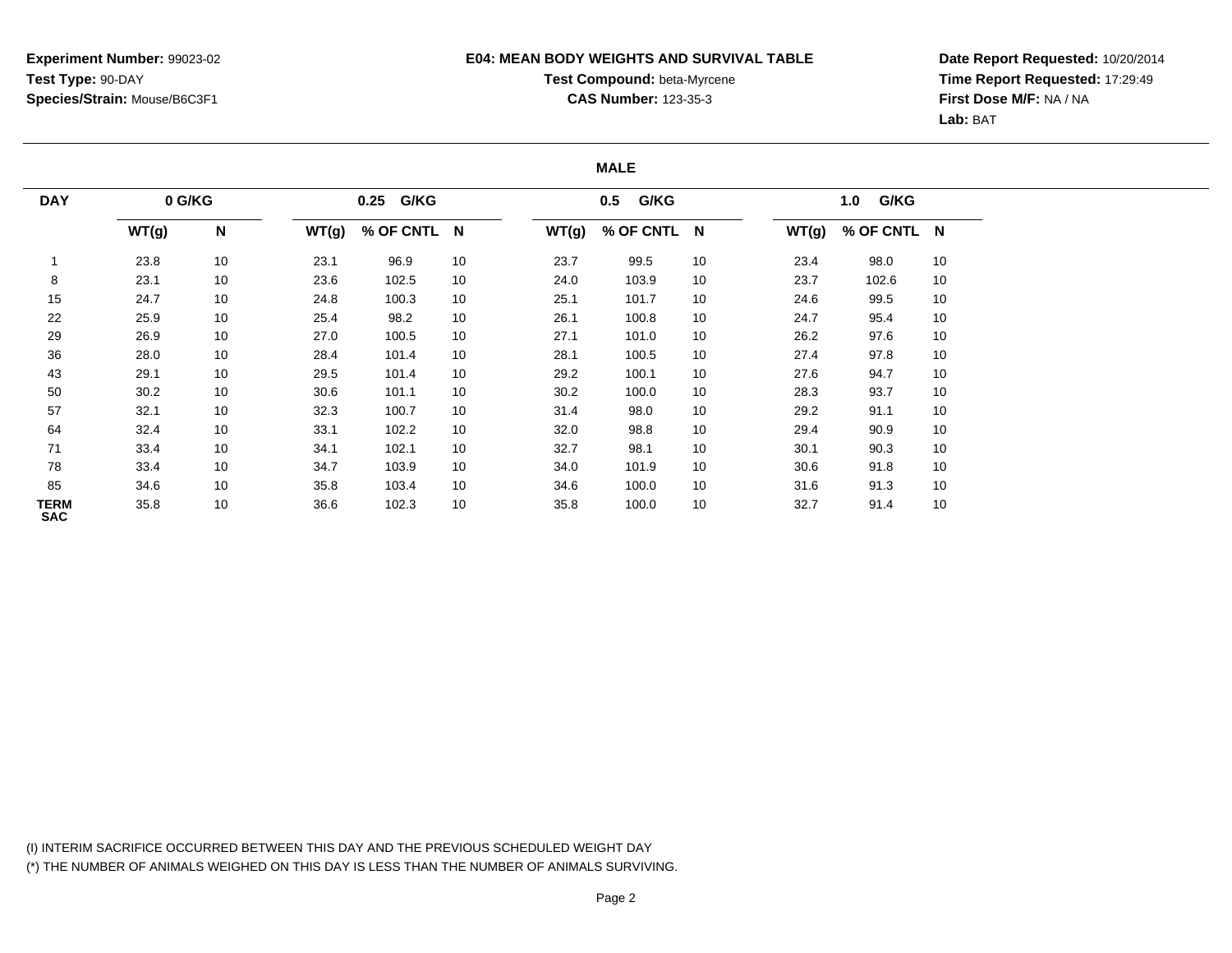**Experiment Number:** 99023-02**Test Type:** 90-DAY**Species/Strain:** Mouse/B6C3F1

### **E04: MEAN BODY WEIGHTS AND SURVIVAL TABLE**

**Test Compound:** beta-Myrcene**CAS Number:** 123-35-3

**Date Report Requested:** 10/20/2014**Time Report Requested:** 17:29:49**First Dose M/F:** NA / NA**Lab:** BAT

#### **MALE**

| <b>DAY</b>                |       | 2.0 G/KG    |                |       | 4.0 G/KG    |    |
|---------------------------|-------|-------------|----------------|-------|-------------|----|
|                           | WT(g) | % OF CNTL N |                | WT(g) | % OF CNTL N |    |
|                           | 23.3  | 97.9        | 10             | 23.5  | 98.4        | 10 |
| 8                         | 22.7  | 98.6        | 8              |       |             |    |
| 15                        | 23.6  | 95.5        | 8              |       |             |    |
| 22                        | 20.3  | 78.3        | 4              |       |             |    |
| 29                        | 25.1  | 93.5        | $\overline{1}$ |       |             |    |
| 36                        | 25.5  | 91.1        | 1              |       |             |    |
| 43                        | 25.9  | 88.9        | 1              |       |             |    |
| 50                        | 26.5  | 87.7        | $\overline{1}$ |       |             |    |
| 57                        | 26.4  | 82.4        | $\overline{1}$ |       |             |    |
| 64                        | 26.8  | 82.8        | $\overline{1}$ |       |             |    |
| 71                        | 26.8  | 80.3        | $\overline{1}$ |       |             |    |
| 78                        | 27.4  | 82.1        | $\overline{1}$ |       |             |    |
| 85                        | 26.4  | 76.3        | $\overline{1}$ |       |             |    |
| <b>TERM</b><br><b>SAC</b> | 28.6  | 80.0        | $\mathbf{1}$   |       |             |    |

\*\*\*END OF MALE DATA\*\*\*

(I) INTERIM SACRIFICE OCCURRED BETWEEN THIS DAY AND THE PREVIOUS SCHEDULED WEIGHT DAY(\*) THE NUMBER OF ANIMALS WEIGHED ON THIS DAY IS LESS THAN THE NUMBER OF ANIMALS SURVIVING.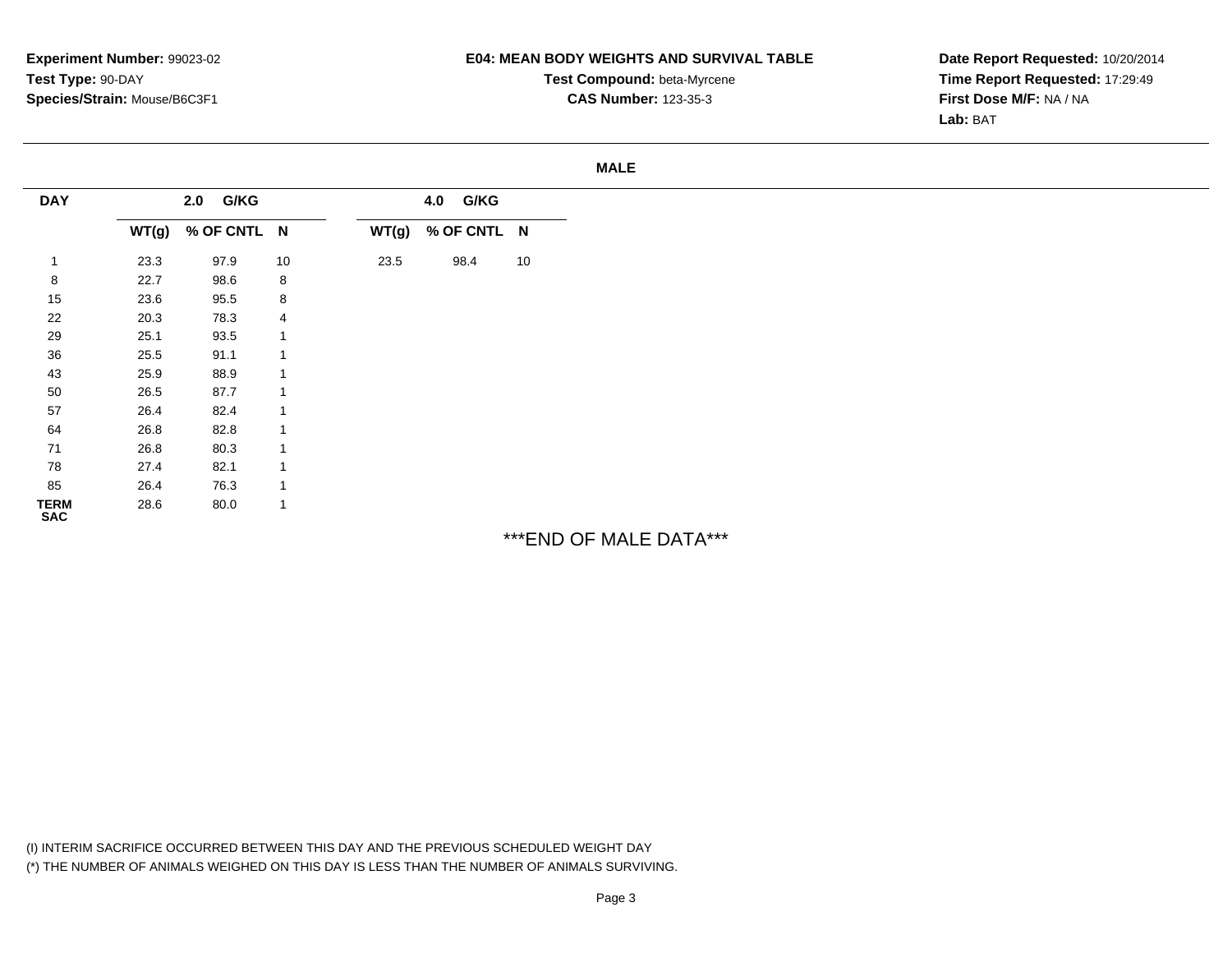### **E04: MEAN BODY WEIGHTS AND SURVIVAL TABLE**

# **Test Compound:** beta-Myrcene**CAS Number:** 123-35-3

**Date Report Requested:** 10/20/2014**Time Report Requested:** 17:29:49**First Dose M/F:** NA / NA**Lab:** BAT

#### **FEMALE**

| <b>DAY</b>                | 0 G/KG |    |       | 0.25 G/KG   |    |       | G/KG<br>0.5 |    |       | G/KG<br>1.0 |    |  |
|---------------------------|--------|----|-------|-------------|----|-------|-------------|----|-------|-------------|----|--|
|                           | WT(g)  | N  | WT(g) | % OF CNTL N |    | WT(g) | % OF CNTL N |    | WT(g) | % OF CNTL N |    |  |
|                           | 19.4   | 10 | 19.0  | 97.8        | 10 | 18.9  | 97.4        | 10 | 18.6  | 95.8        | 10 |  |
| 8                         | 19.4   | 10 | 19.0  | 98.3        | 10 | 19.5  | 100.5       | 10 | 20.3  | 105.1       | 10 |  |
| 15                        | 19.8   | 10 | 20.1  | 101.5       | 10 | 19.6  | 98.7        | 10 | 21.1  | 106.3       | 10 |  |
| 22                        | 21.1   | 10 | 20.5  | 97.0        | 10 | 21.2  | 100.4       | 10 | 22.2  | 104.9       | 10 |  |
| 29                        | 22.3   | 10 | 21.4  | 95.8        | 10 | 21.7  | 97.2        | 10 | 23.1  | 103.5       | 10 |  |
| 36                        | 23.8   | 10 | 22.7  | 95.3        | 10 | 23.0  | 96.8        | 10 | 24.5  | 103.2       | 10 |  |
| 43                        | 24.0   | 10 | 23.3  | 97.1        | 10 | 23.4  | 97.5        | 10 | 25.1  | 104.7       | 10 |  |
| 50                        | 24.7   | 10 | 23.4  | 94.8        | 10 | 23.6  | 95.5        | 10 | 24.7  | 100.0       | 10 |  |
| 57                        | 25.0   | 10 | 23.9  | 95.8        | 10 | 24.3  | 97.3        | 10 | 24.7  | 98.8        | 10 |  |
| 64                        | 25.2   | 10 | 25.2  | 100.0       | 10 | 24.4  | 97.1        | 10 | 25.9  | 102.8       | 10 |  |
| 71                        | 27.2   | 10 | 26.1  | 96.1        | 10 | 26.1  | 95.9        | 10 | 26.6  | 98.0        | 10 |  |
| 78                        | 28.4   | 10 | 26.8  | 94.1        | 10 | 26.3  | 92.4        | 10 | 26.8  | 94.1        | 10 |  |
| 85                        | 28.0   | 10 | 26.3  | 94.0        | 10 | 25.7  | 92.0        | 10 | 27.1  | 97.0        | 10 |  |
| <b>TERM</b><br><b>SAC</b> | 27.9   | 10 | 26.1  | 93.8        | 10 | 26.1  | 93.7        | 10 | 26.9  | 96.4        | 10 |  |